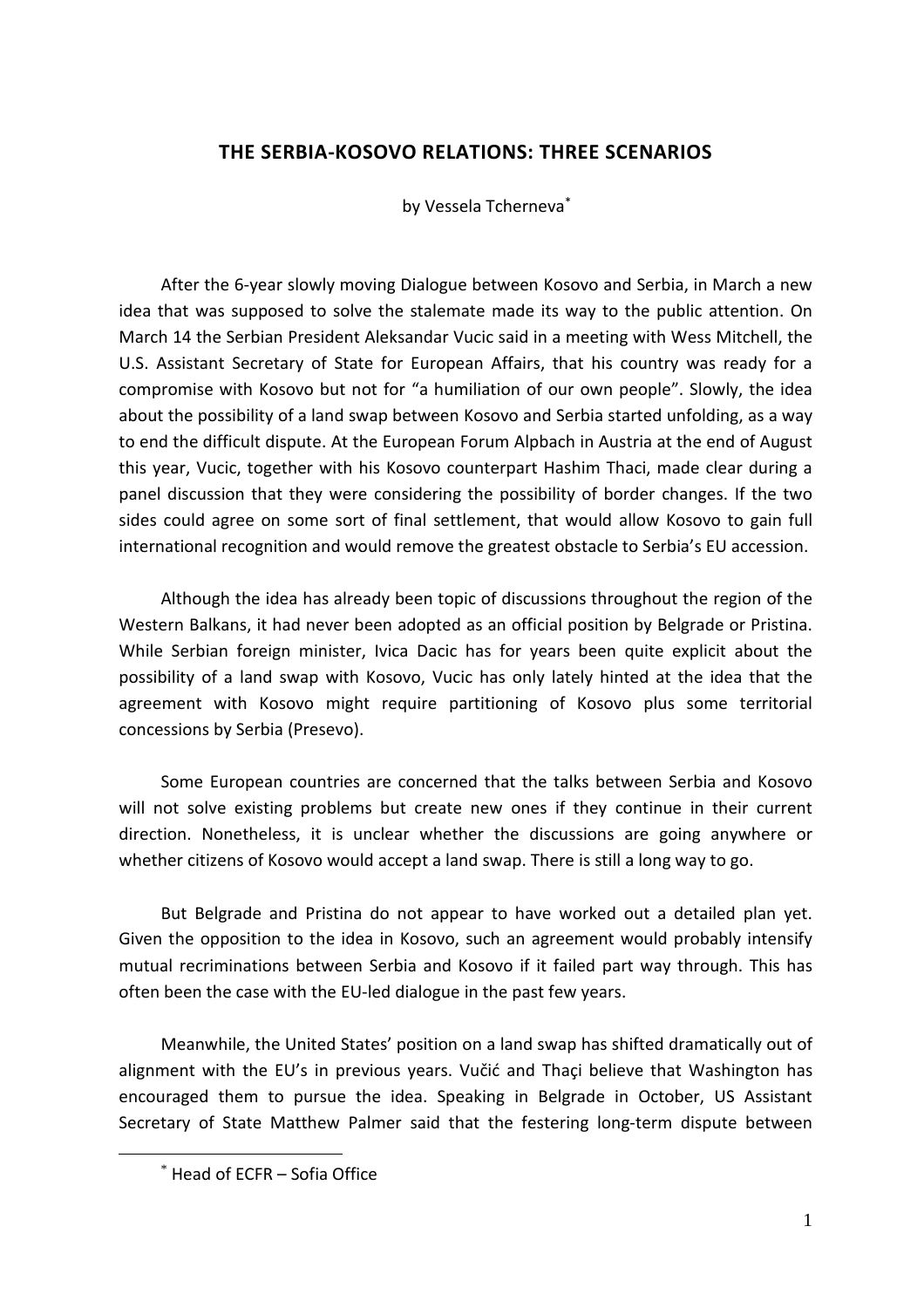Kosovo and Serbia poses a danger to stability. However, he added new conditions to a possible solution: it should be comprehensive and durable, and should have widespread public support in both countries.

# **The risks**

There are several groups of risks of the idea of a land swap.

Although the idea has been in the public discussion for about a month already, the real plans behind it remain unclear. Neither Vučić nor Thaçi has made the details of their plans public yet. This invites not only possible criticism from the opponents but also unrealistic hopes among the supporters. It instigates public discussions based on no substance but big promises, which raise the stakes and can create tensions.

What many point out as the biggest risk is the possibility for a chain reaction in the region. The logic for possible change of borders based on the idea for ethnically homogeneous societies can have a destabilizing effect on other parts of the region at the moment when it has eventually stopped producing news for wars, secessions and conflicts and has received a (somewhat distant) European perspective. The dream of ethically clean territories today rather than EU membership in a few years could lead Albanians in Macedonia and Serbs in Republika Srpska (RS) mobilizing for secession, potentially even leading to the outbreak of violence.

This is indeed the biggest worry in the region: the risk of revitalizing the idea of ethnically homogenous societies on the Balkans. Therefore the suggestion for land swap and its dissemination and propagation can lead to legitimising dangerous propaganda of ethnic ownership over the territory  $-$  a principle that has pushed the region on several occasions into bloody conflicts and is particularly worrying in the Balkans where ethnically homogenous states and societies are impossible in practice.

Last but not least, a proposal that receives the skepticism of the EU and the big member states looks like an open invitation for Russia. Russia has already proved that it monitors the situation in the region and uses every opportunity to harm the relations between the region and the EU.

## **Can the idea work?**

There are several factors that point to the fact that the future of the idea is rather unsure.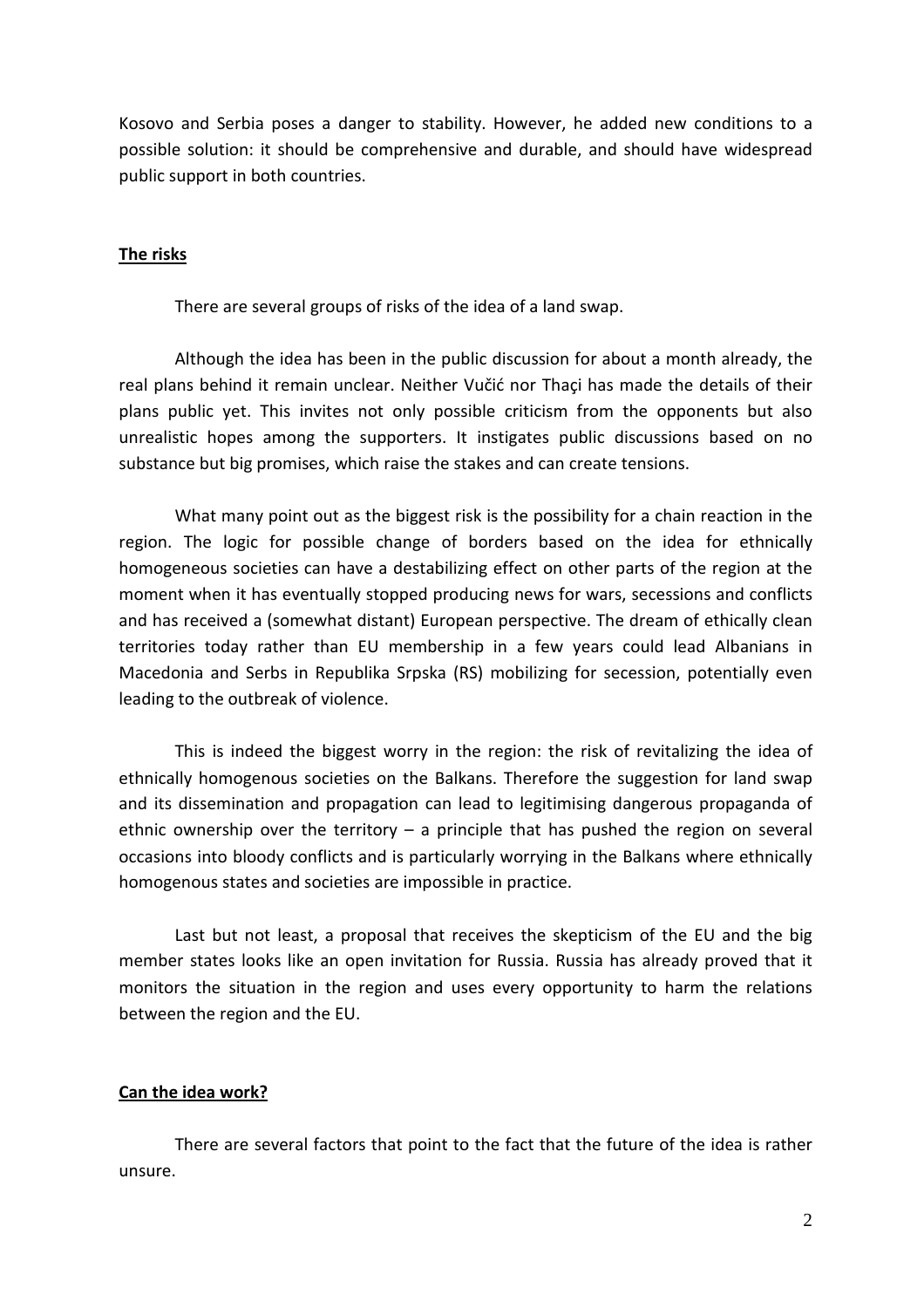One the one hand, it looks like hardly anyone seems to be in favor of this idea, especially those directly affected. The Serbian President Aleksandar Vucic is supposed to succeed in convincing the political circles in Serbia to support the deal, using his strong political influence in a possible future referendum. The internal situation in Kosovo, however, is more complicated. Thaci seems less able to forge the internal support that such an agreement would require. Even worse, the idea is being used by his internal opponents against him, as the 'Macedonian referendum model', whereby foreign leaders would come to Kosovo to persuade the population of the merits of the agreement, is not going to materialize. Without a certain degree of domestic backing, the agreement could not be carried out, or could be messy and possibly even violent.

The international support remains a serious challenge. It is unlikely that the European Commission goes further than what was already declared by HR/VP Mogherini. It is actually quite probable that actors like Germany and UK use their influence so that the EU takes a more direct position against the idea. Building on the US position is not of great use for the moment, as it is more an expression of a decreasing interest of the current US administration in the region, than a real engagement.

But this preoccupation with geopolitics distracts from the real issues Serbia must address before it can join the EU – particularly weaknesses in democracy and the rule of law. Vučić may have persuaded himself that, because Kosovo is so important to European policymakers, Serbia can avoid difficult democratic reforms and join the EU if it pushes through a border agreement. He may imagine that the EU is longing for a heroic Balkans strongman who can strike geopolitical deals, whereas it really wants Serbia to become a predictable, well-run country that minds its own business and gets on with its neighbors. "Stability over democracy" is the mantra of the Serbian government and most of its international partners (as it was of the government of then Macedonian prime minister Nikola Gruevski in 2015-2016). An agreement with Kosovo should in the ideal case take place alongside needed reforms, not instead of them.

A land swap deal works only if it is done in consultation with those most affected by it, i.e. the people living in Northern Kosovo and in the Presevo Valey. The agreement could also take root only if it is a part of a larger, honest attempt at reconciliation between Kosovo and Serbia. But due to Serbia's evident lack of ambition to improve relations with Kosovo and the absence of dialogue with local communities, the territorial exchange proposal falls within the tradition of top-down ethnic homogenisation seen in the Balkans in the early 1920s. Any substantive deal on a land swap today will likely proceed from highlevel diplomatic negotiations. This is quite different to, for example, the delineation of the border between Denmark and Germany, which involved extensive consultation with residents in affected areas.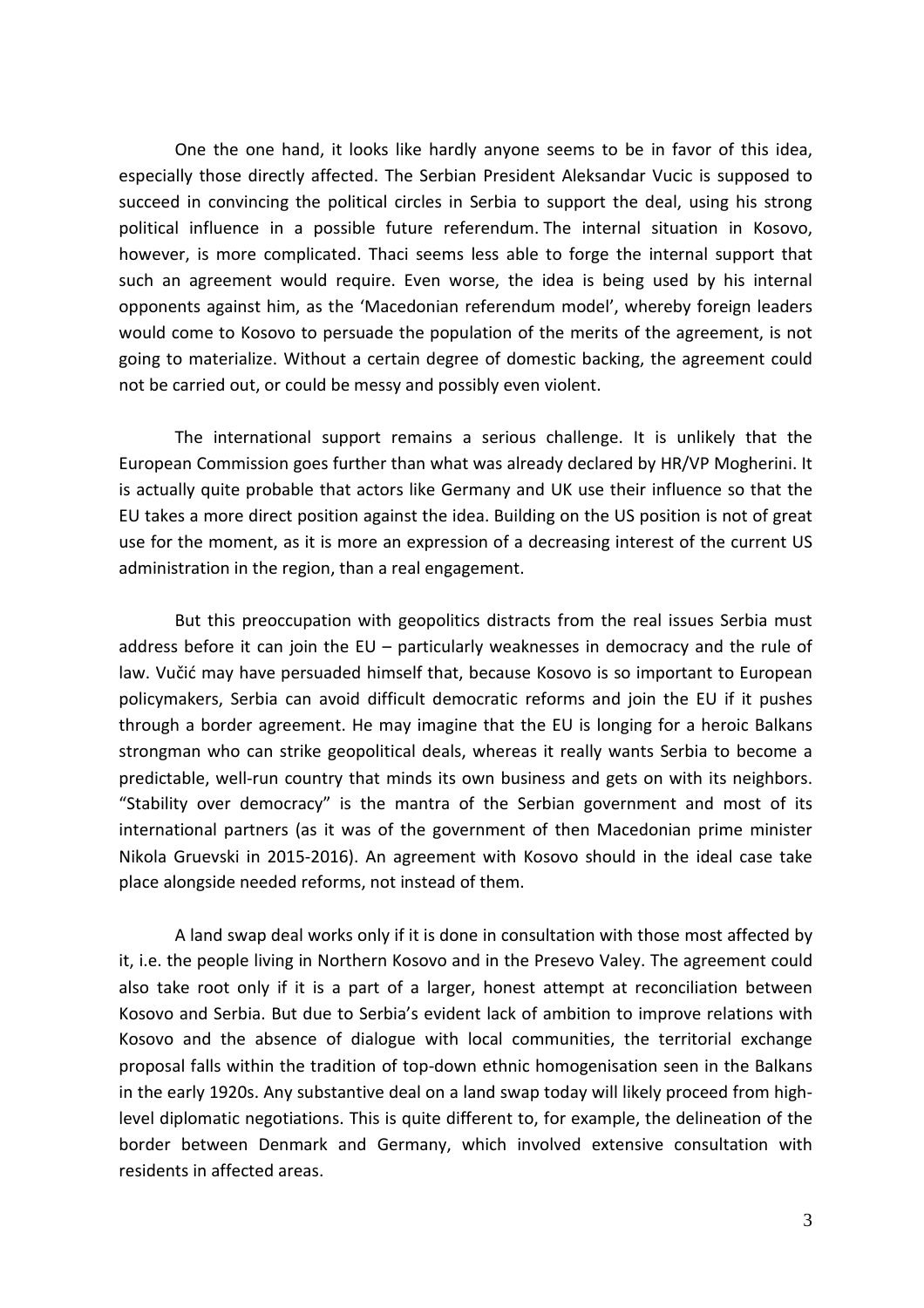Lastly, this type of agreement would primarily threaten to destabilize the region  $$ but it could also boost nationalists engaged in territorial disputes elsewhere in Europe, from Trieste to Transylvania and Tyrol.

## **The positives**

The idea however brings several positives. The main one is that the renewed European focus on the Western Balkans has produced a momentum for the leaders of the region. Both Thaci and Vucic have realized the need for normalization of the relations between Kosovo and Serbia. They already see their interest in the process and are ready to work for a compromise. Such compromise however, should not be self-defeating or bring the feeling of humiliation of any of the societies.

The idea also exposes the current limits of any possible and acceptable solution of the Serbia-Kosovo gridlock. This deal should help Vucic save face while recognizing Kosovo's statehood, which would allow Serbia to join the EU in a few years. It should also allow Kosovo to gain further international recognition.

## **The Bulgarian Perspective**

For Sofia improving the relations between Kosovo and Serbia had become around the beginning of 2018 a goal as part of the Bulgarian EU Presidency's Western Balkans agenda. Bulgarian prime minister Borissov travelled in April to Mostar, in order to meet with Vucic and Thaci (within a regional forum) and encourage both sides to take active steps aiming at better relations. In the midst of occasional bilateral escalation of tensions, the Bulgarian EU Presidency still continued highlighting achieved successes in the dialogue and invested significant efforts in getting all Member States witness the handshake between Thaci and Vucic at the Sofia Summit on 17 May 2018. Even Spain, whose leadership had threatened not to attend the Summit because of Kosovo's presence, finally agreed to keep a representative at the table (albeit not at PM level).

All of those efforts, however, had two aspects: 1) As part of the WB agenda, they were happening within the parameters of the "old" Belgrade-Pristina dialogues. 2) They were taking place simultaneously with the fast developing process of resolving Macedonia's name dispute with Greece, which created pressure to act, and to achieve a comparable success.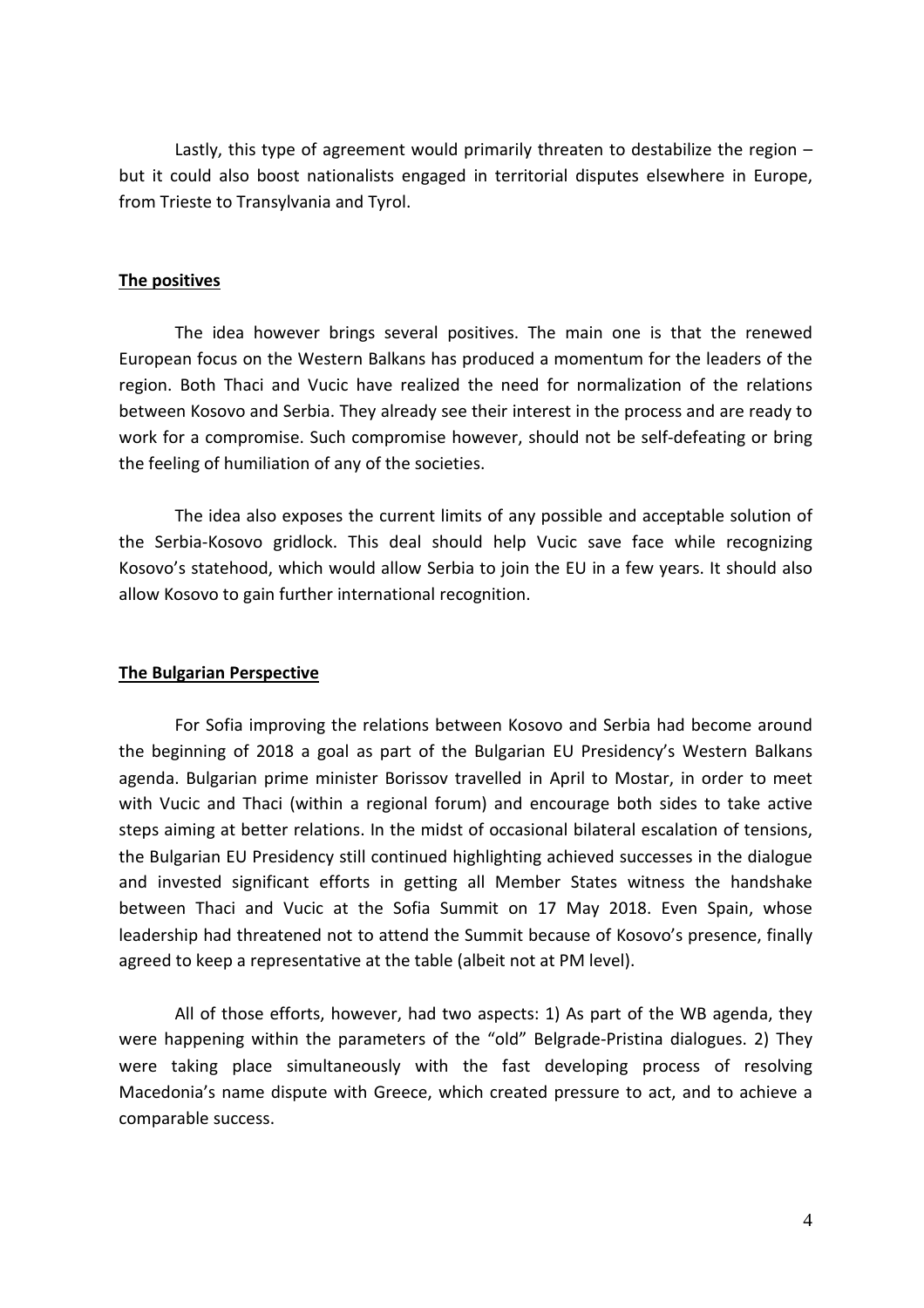Once the 'land swaps' idea crystallized and the fears of Pandora-box effects echoed in various corners of the Balkans, the Bulgarian government stopped commenting publicly on it. The only official statement on the issue was given by PM Borissov at the UN in September, where after mentioning the solution of the name dispute between Macedonia and Greece, he notes:

"*Two other neighboring countries face a very difficult dilemma. We support the dialogue between Belgrade and Pristina, we welcome their striving for a normalization of bilateral relations with the EU mediation. At the same time, we believe that, at this stage, a possible "border adjustment" is not a workable solution."*

Both with a view to the risk for Bosnia and Herzegovina, but especially to Macedonia, Bulgarian officials highlight unofficially the Badinter rules and their implications in the region and beyond. The idea that self-determination is a right separate from changing borders is considered key to upholding peace in the Balkans, where almost all ethic groups live also outside their national borders:

*"As they are given the right of self-determination, individuals may demand and obtain their recognition as being part of a group of persons of their choice. This would be done through precise mechanisms, bringing with them guarantees, which have to be negotiated and settled at international level. This would not, however, have any effect upon the territories of those States concerned. Frontiers would remain unchanged." (*<http://ejil.org/pdfs/3/1/1175.pdf>*)*

Should this principle be neglected, experts in Sofia fear, that precedent can be deployed by Russia in expanding towards foreign territories populated by ethnic Russians (Crimea).

## **Possible Third Scenario: A new Basic Treaty**

The stalemate between Serbia and Kosovo is not the only one of a similar kind in history. After the World War II, the German Democratic Republic, established in 1949, was not recognised by the Federal Republic of Germany for a long time (until 1972). As part of its Hallstein Doctrine West Germany rejected to maintain diplomatic relations with all those countries that recognized the German Democratic Republic.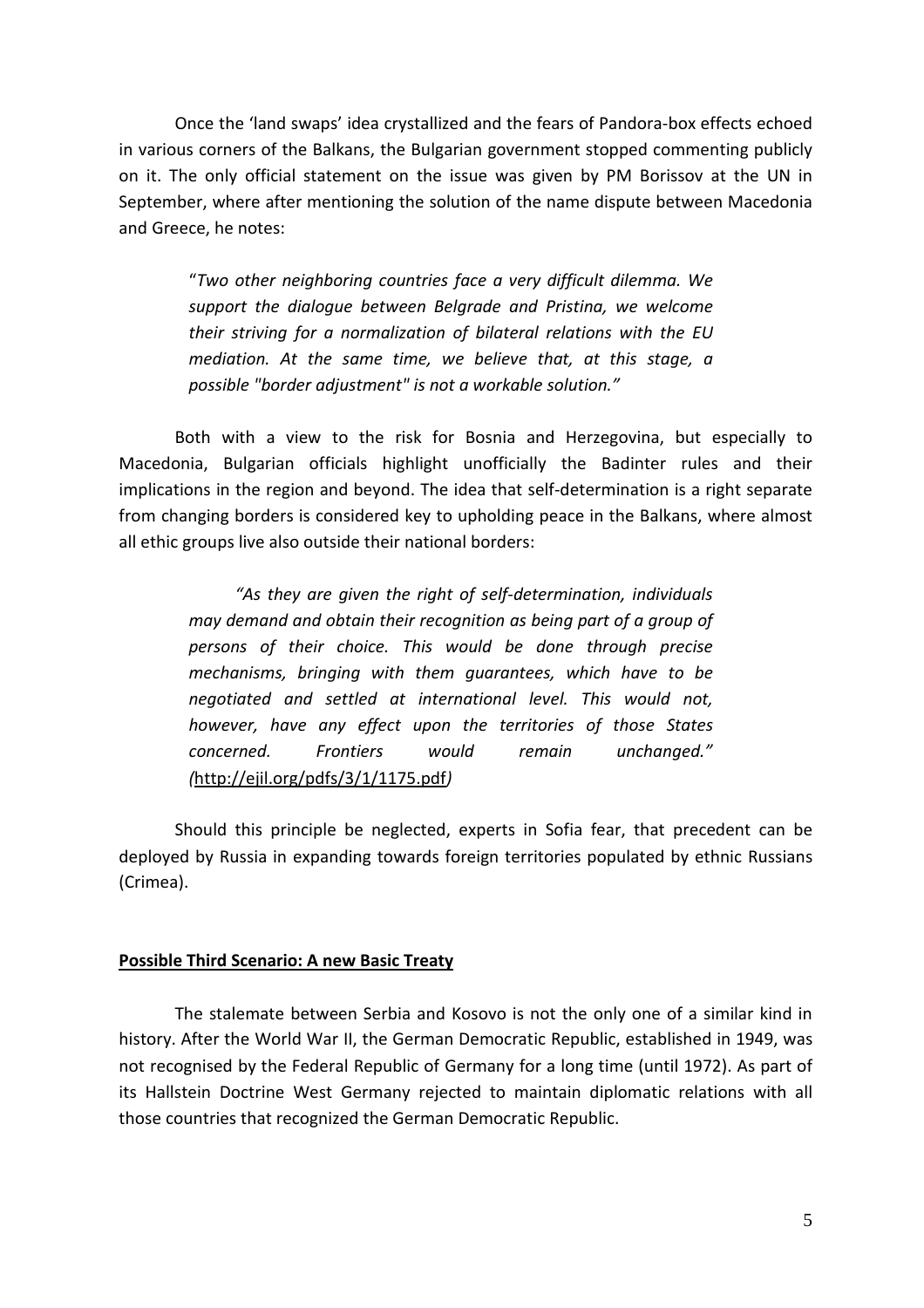The two countries were admitted to the UN (West Germany in 1952, East Germany in 1972). Their confrontational relations however prevented them from becoming full members of the UN and they retained their observer status until 1973 and the Basic treaty. After a change in the government in Western Germany with the new chancellor Brandt, a series of direct negotiations were initiated with Poland, the Soviet Union and GDR. That led to West Germany recognizing the Oder-Neisse line as Germany's eastern border and the signing of the Basic treaty, which was to regulate the relations between the two countries. In it East and West Germany recognized, and agreed to respect each other's authority and independence. The two agreed to exchange "permanent missions," which meant that their relations stopped short of full diplomatic recognition. This granted de facto, albeit not de jure, legal recognition to the German Democratic Republic. In the treaty the Federal Republic and the GDR agreed that each would inform the other of the submission of their respective applications for U.N. membership. At the 28th United National General Assembly on 18 September 1973, GDR was admitted as the 133rd U.N. member and the Federal Republic as the 134th.

The Basic Treaty formula is a good example for normalisation of relations in a situation of stalemate between two countries.

The formula of the Basic treaty gives several elements that can be used solving the Serbia-Kosovo gridlock. The de-facto recognition gives the face-saving option to both sides. It also relieves the reservations of other international actors, as it technically does not change the political map. The treaty from 1972 gives an instrument for achieving international recognition after a long period of mutual blocking. It also gives a path for solving the stalemate without the element of swapping of territories and change of borders.

The Basic treaty formula needs to be based on several pre-conditions. First, it includes direct negotiations between the two sides. Secondly, it can be realised in a situation when the two sides are ready to make compromise with their positions with the understanding that there are possible gains to be obtained. Thirdly, the international community should play its role of a guarantor. It needs to accept, back and, if necessary, to deliver on the achieved compromise between the two sides: an option for a UN seat for Kosovo.

Other elements of such agreement would cover the rights of the Serbs in the North of Kosovo including arrangements for Gazivoda and Trepca, the orthodox sites in the South, and a compensation for Serbia to accept the solution (if not recognise it). This compensation could come in a form of economic and investment stimulus package.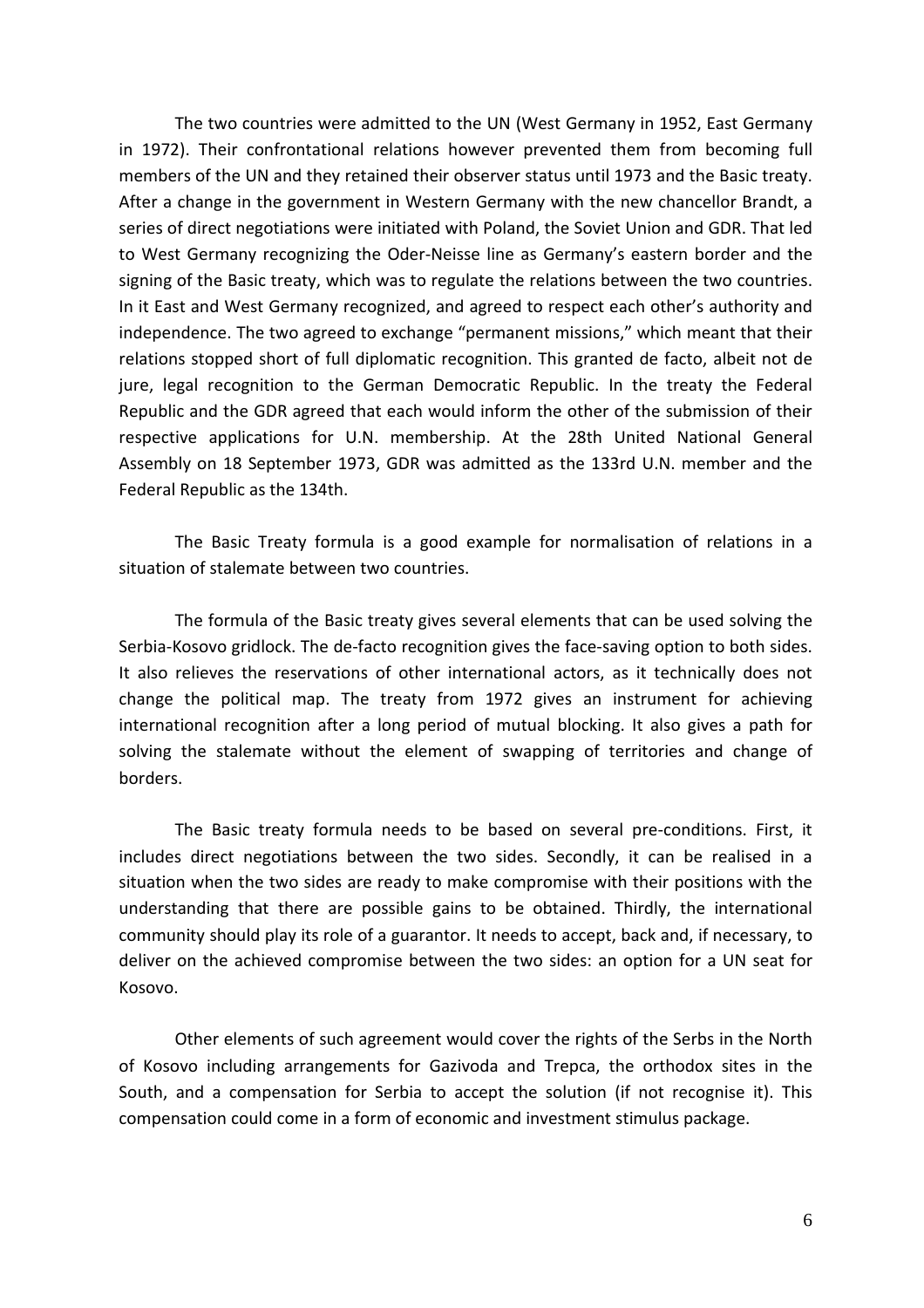# **The Three Scenarios in comparison**

Regardless of the result of the current negotiation, it seems that from the three possible scenarios, *1) preserving a status quo/ postponing the solving of the problem; 2) Serbia-Kosovo border changes/ swapping of territories; and 3) normalisation of relations based on legally binding bilateral agreement to be reached through the ongoing EUmoderated Serbia-Kosovo negotiations*, **the first scenario seems to be appreciated by most actors**. Only the Serb government and President Thaci (plus only very few Kosovars) are convinced that the EU-led Belgrade-Pristina dialogue is no longer a viable avenue for cooperation and that "it is time to move away from constructive ambiguity to clarity on Serbia-Kosovo" (as an ECFR delegation has been told by a Serbian official recently). Status quo definitely serves the government and political parties in Kosovo best, as PM Haradinaj confirmed in a conversation in September. It is also probably least feared by the WB region. It may however be untenable given that some of the main actors (Serbia, US, EEAS, France) have moved on.

The **second scenario looks very risky** for the reasons discussed above and will not necessarily solve the general issue: create better common future for Serbia and Kosovo and stabilise the region.

A **third scenario that entails a UN seat for Kosovo plus enough reasons for Serbia (and Russia) not to block it**, but does not presuppose any border changes may be the best way forward. It could bring together the current opponents and supporters of the land swaps idea and put the bilateral relationship between Kosovo and Serbia on a better, more robust footing. It could happen only if there is a clear EU dimension to the solution, and an active engagement by the EU institutions.

| Scenario 1     | <b>Status Quo</b>                                                                                               |
|----------------|-----------------------------------------------------------------------------------------------------------------|
| Strengths      | Appreciated by Kosovo and possibly most of<br>the WB region;<br>currently this is how stability is defined      |
| Weaknesses     | Does not produce many results for Kosovo<br>and stops Serbia on its EU path;<br>most other actors have moved on |
| Opportunities  | Incremental and slow improvement;<br>clear limits (EU perspective)                                              |
| <b>Threats</b> | It can easily and suddenly implode                                                                              |